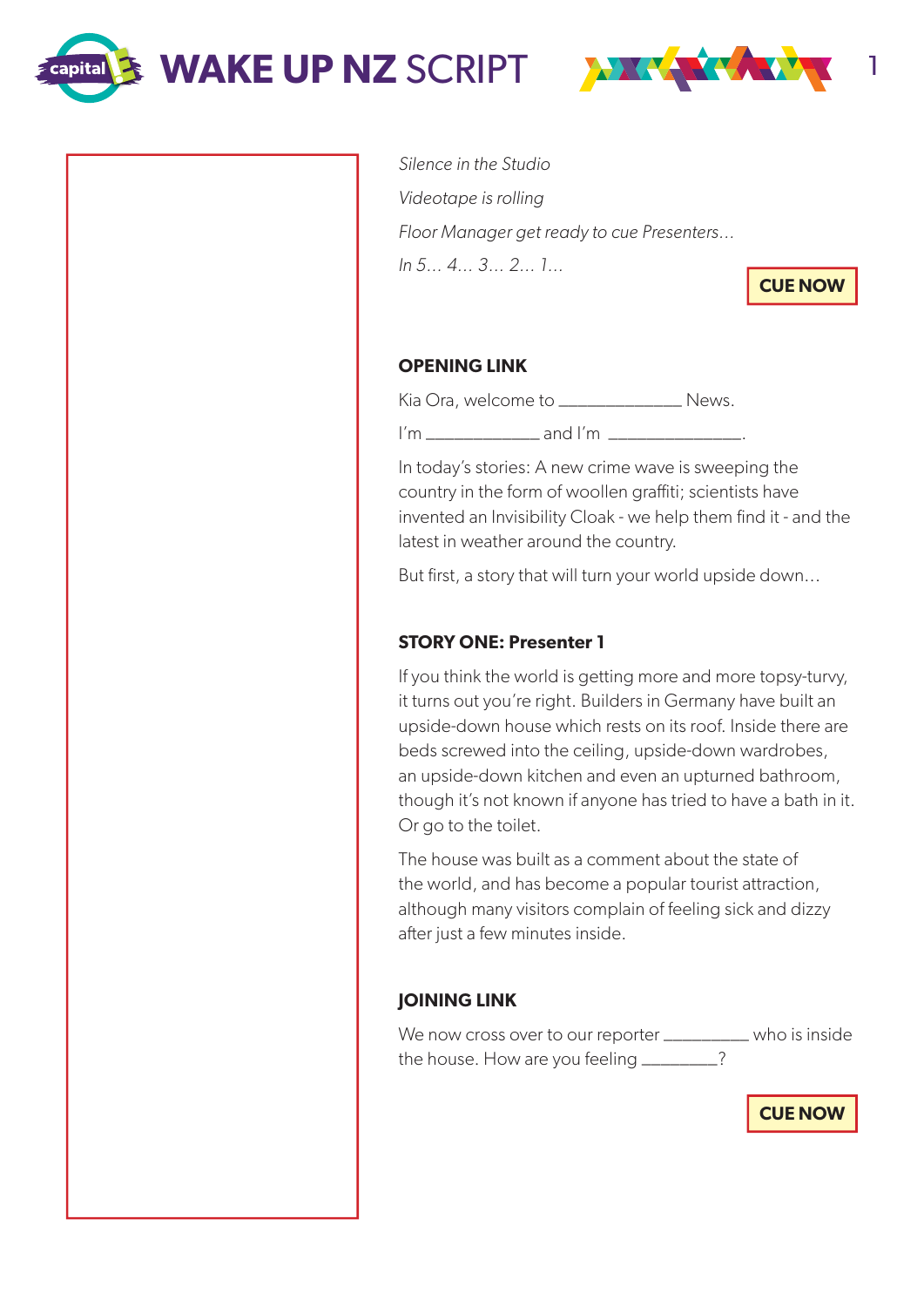



#### **INTERVIEW ONE**

| <b>Reporter:</b> Thanks ____________. | I'm here with the owner of |
|---------------------------------------|----------------------------|
| the house __                          |                            |

**Q1** What made you decide to build this upside-down house?

**Q2** What's your favourite thing about living in a house that's completely upside-down?

**Q3** What are some of the challenges of living this house?

**Q4** Your own question(s) here

### **JOINING LINK: Reporter**

Well thank you so much for joining us. I'm \_\_\_\_\_\_\_\_\_\_\_\_ for \_\_\_\_\_\_\_\_\_\_\_ News. Back to you \_\_\_\_\_\_\_ in the studio…

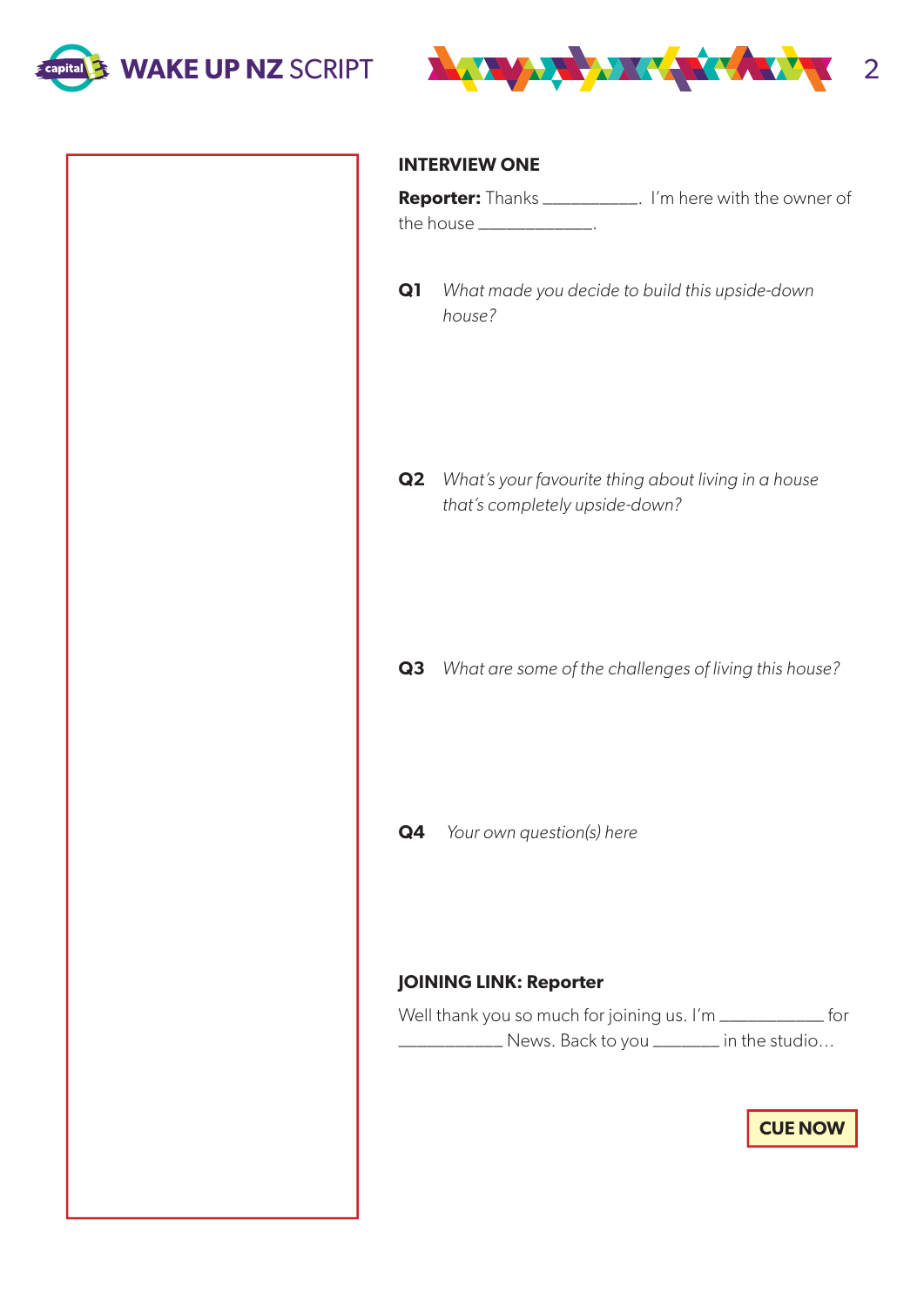



#### **JOINING LINK: Presenter 2**

Now it's over to \_\_\_\_\_\_\_\_ with the Stock Market Report…

What's up \_\_\_\_\_\_\_\_? And what's going down?

**CUE NOW**

### **STOCKMARKET REPORT**

Kia ora everybody. Well, as oil prices continue to skyrocket around the world, people are searching for cheaper alternatives. There are reports of people stealing used cooking oil from fish and chip shops to fuel their cars.

Also going up is bacon flavoured toothpaste. Tired of that refreshing minty taste? How about 'pork-fresh' breath and crispy clean teeth.

You can also buy bacon flavoured dental floss, soap, and even bacon air freshener.

So there you go, invest in oil and pork— that seems to be the advice of most brokers today. This is making me a little bit hungry...

Back to you at the News Desk.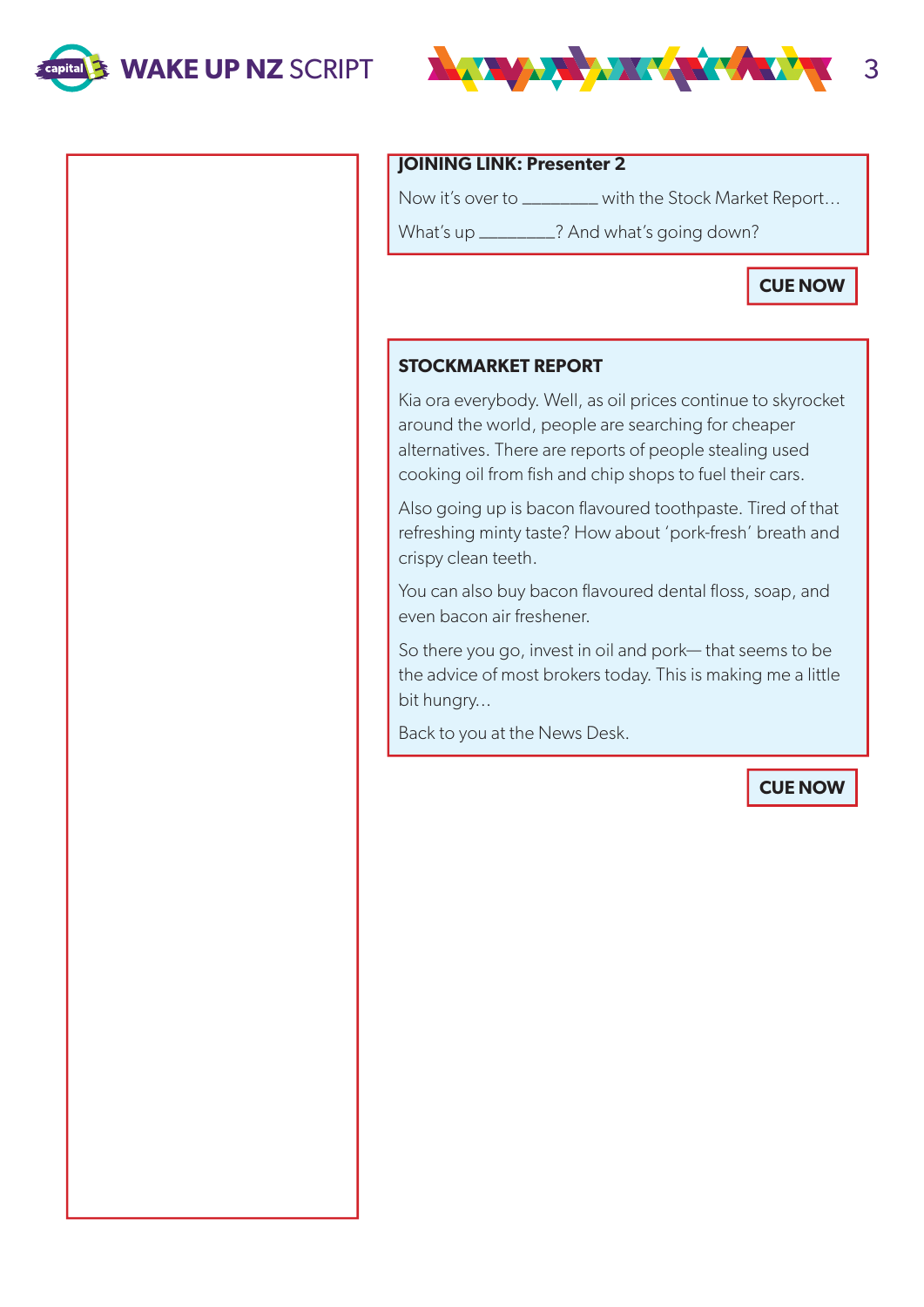



#### **STORY TWO: Presenter 2**

Thanks \_\_\_\_\_\_\_. And now for a story that is truly out of sight!

Look out Harry Potter - the world of science is catching up to the world of magic!

Scientists in Europe have created an 'Invisibility Cloak' which can hide objects by bending light waves. It has been found that light can be controlled using tiny crystals that make objects disappear.

So far, scientists have made small objects — such as coins — disappear but hope that it won't be long before they are hiding cars, planes — and even people.

However, since inventing the Invisibility Cloak, the scientists have been having trouble finding it, with the inventor of the cloak saying "As soon as we put it down somewhere it just disappears!"

But what will this invention actually be used for?

### **JOINING LINK**

Hoping to see through the reasons behind the Invisibility Cloak, here is our reporter \_\_\_\_\_\_\_\_\_ with more on this story.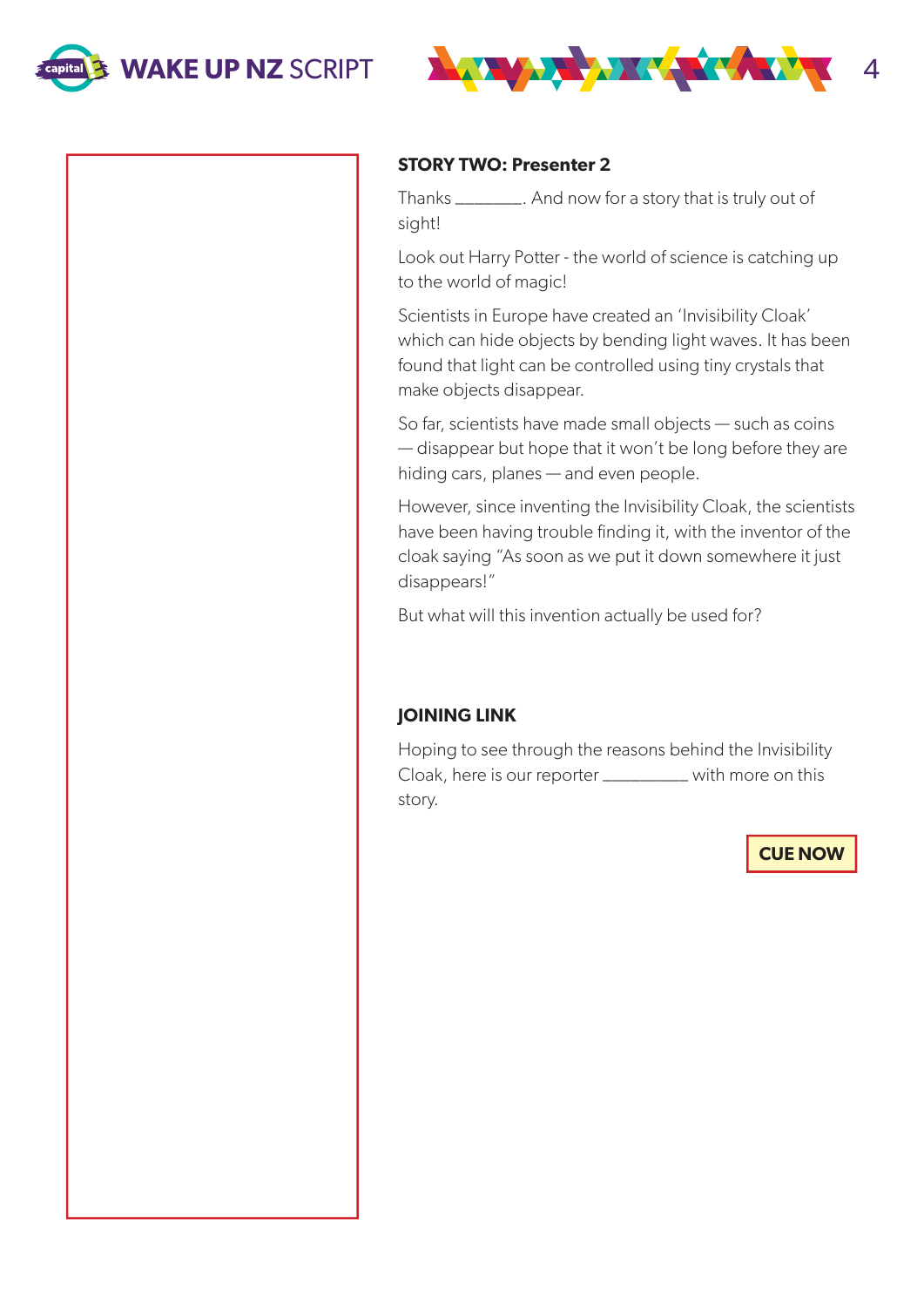



#### **INTERVIEW TWO**

**Reporter:** Hello, I'm \_\_\_\_\_\_\_ and with me is \_\_\_\_\_\_\_\_\_\_\_, the scientist/s behind the Invisibility Cloak.

**Q1** So, what made you want to invent an Invisibility Cloak?

**Q2** Can you show me how the Invisibility Cloak works?

**Q3** What do you hope the Cloak will be used for?

**Q4** Your own question(s) here

#### **REPORTER:**

Well, that makes things very clear, thanks for joining us. Back to you \_\_\_\_\_\_\_\_\_\_ in the studio.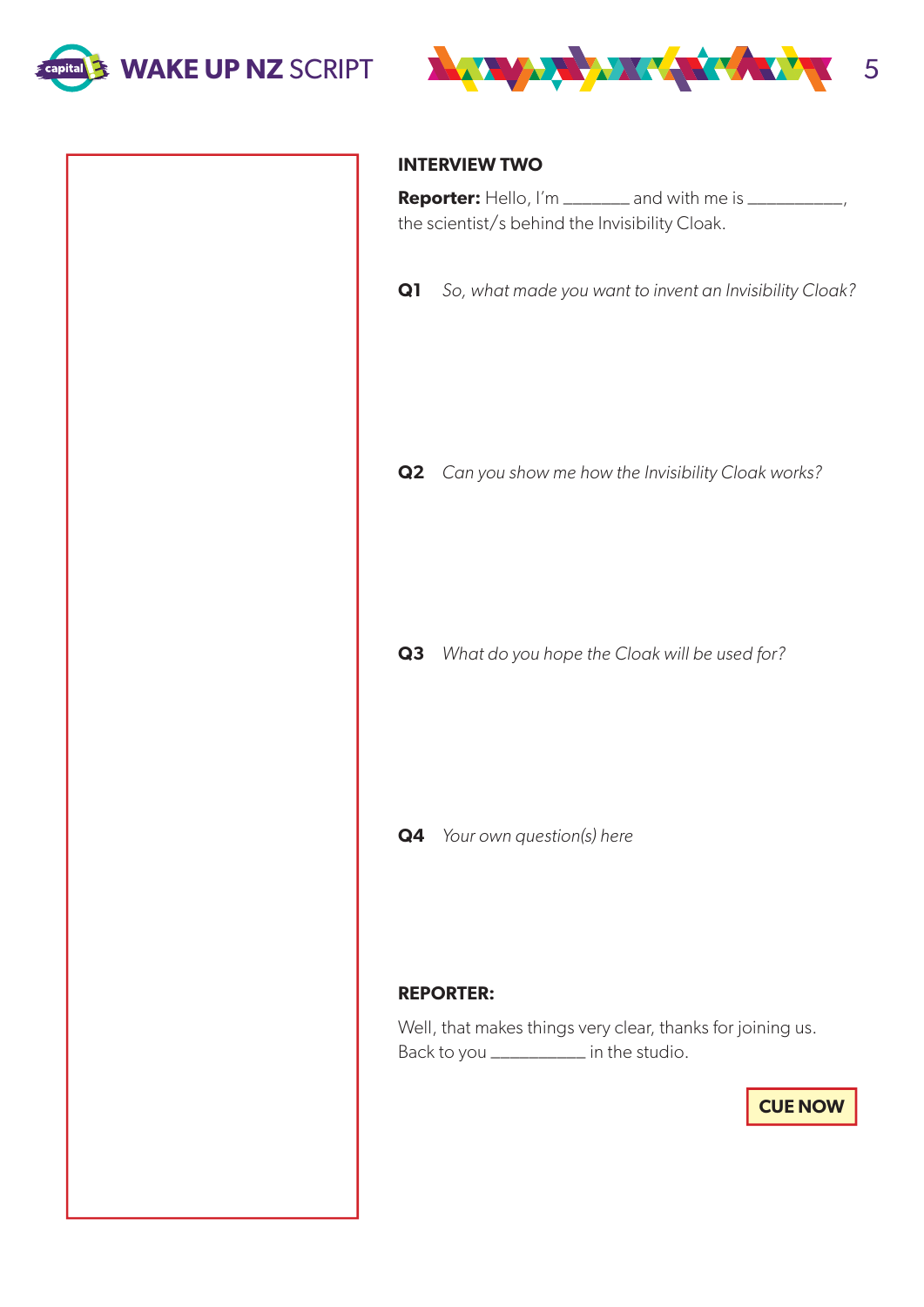



#### **STORY THREE: Presenter 1**

Thanks \_\_\_\_\_\_\_\_\_\_\_\_\_\_. And now, how's this for an interesting yarn?

A new wave of graffiti crime is covering the country, thanks to an underground gang known as the Midnight Knitters.

These woolly criminals are covering tree branches and lampposts with jerseys and scarves under the cover of darkness.

Police say this is illegal because it is being done on public property without permission. They warn that if the Midnight Knitters aren't caught soon every tree, lamppost and traffic light in the country will soon be warmly dressed against the cold.

Police say "The problem is spinning out of control. They're a close-knit group of criminals. We are stitching together a case but there is no real pattern to the crimes"

So far, the criminal knitters have escaped arrest, and continue to pull the wool over the eyes of both the public and the police.

### **JOINING LINK**

We go now to a secret location, with \_\_\_\_\_\_\_\_\_, who has an exclusive interview with one of the Midnight Knitters gang.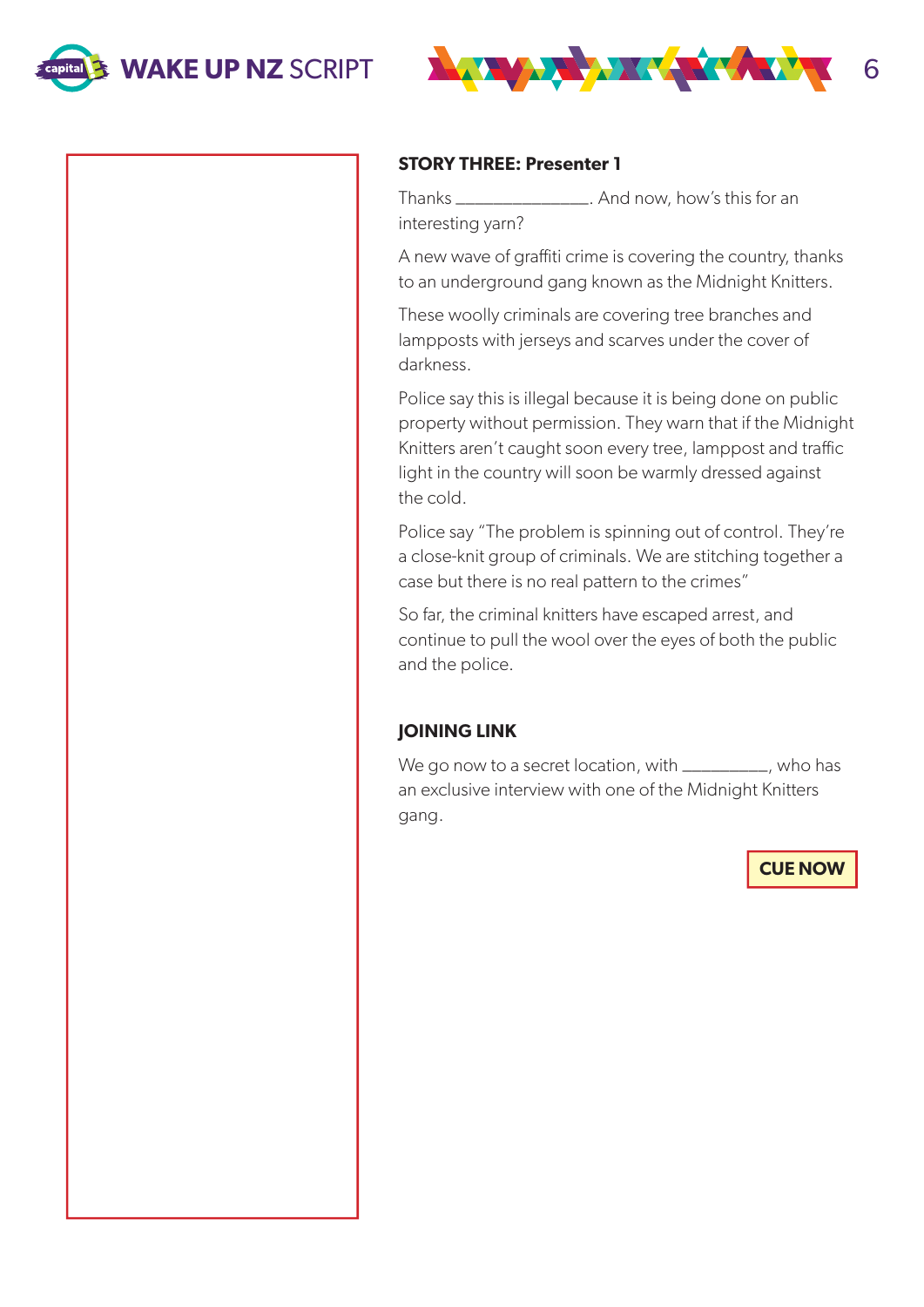



#### **INTERVIEW THREE**

**Reporter:** Thanks \_\_\_\_\_\_\_. I'm \_\_\_\_\_\_\_\_ and joining me is a member of the Midnight Knitters gang. Yo yo, \_\_\_\_\_\_\_\_\_\_, and thanks for joining us.

- **Q1** What led you into the dark underworld of knitted graffiti?
- **Q2** Do you see yourself as a criminal? Why / Why not?
- **Q3** Apart from trees, lampposts and traffic lights, what else would you like to graffiti with your woollens?
- **Q4** Your own question(s) here

#### **JOINING LINK: Reporter**

Thanks for your time \_\_\_\_\_\_\_\_\_\_ of the Midnight Knitters gang. Back to y'all at the Newsdesk.

**CUE NOW**

## **JOINING LINK: Presenters 1 and 2**

Well, at least they'll be warm if they get caught and go to jail.

Now, let's have a look at the weather up and down the country with \_\_\_\_\_\_\_\_\_. What's in store?

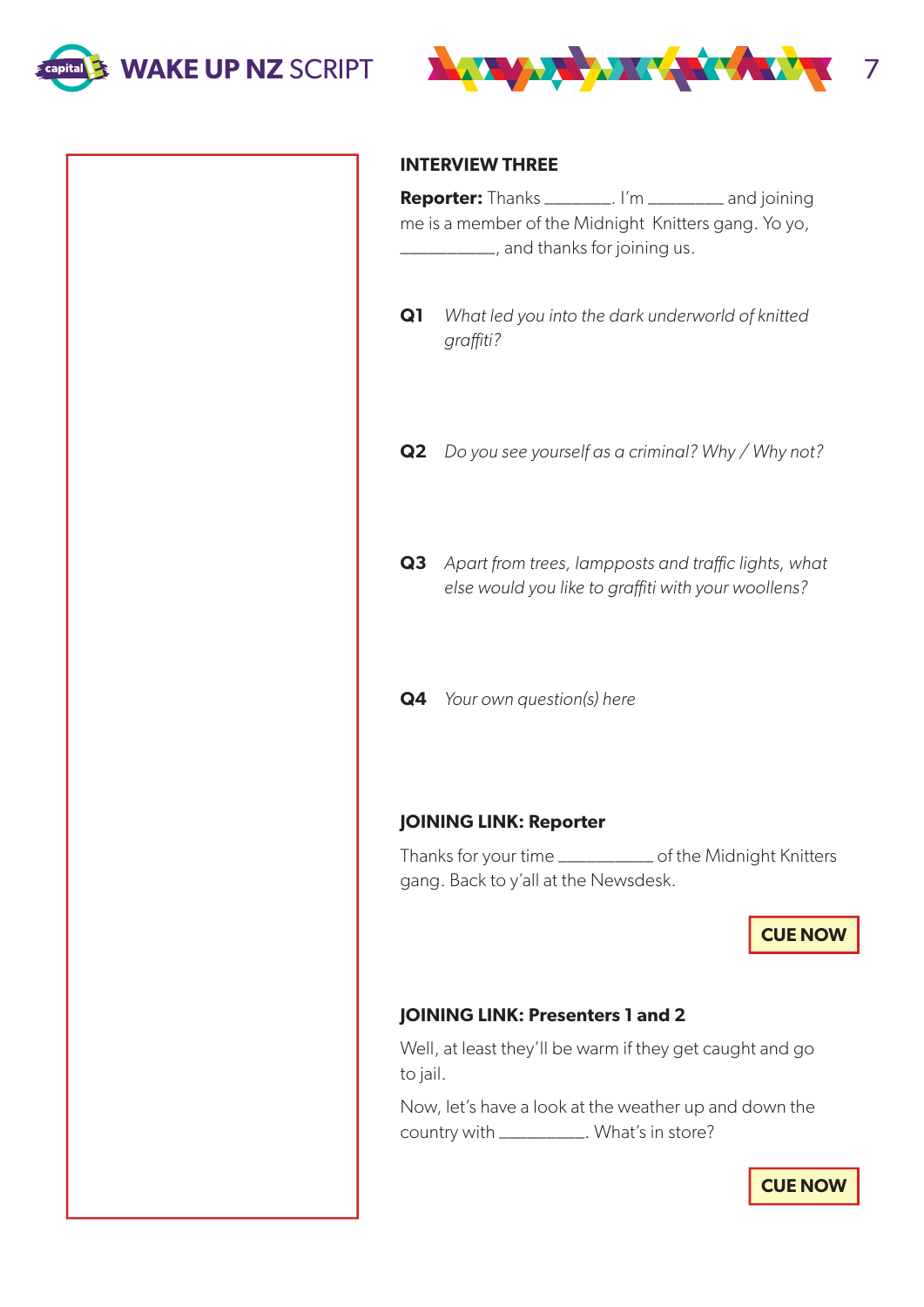



#### **WEATHER PRESENTATION**

Thank you \_\_\_\_\_\_\_\_\_\_\_\_. Let's have a look at tomorrow's weather.

Starting in the Far North, in Kaitaia look out for some pretty flash flooding, and raindrops as big as your head. If you're going outside, wear a hat.

In **Auckland** there'll be a mix of fair conditions and unfair conditions—but those are the conditions and you'll just have to accept them.

There will be no weather at all for the Bay of Plenty, it's taking a short holiday but is expected to be back for the weekend.

In **Napier** and **Hastings** the weather will sometimes be changeable, and sometimes not. We have really no idea what will happen there...

In Taranaki, a mild depression brings with it a very dull day. It'll be overcast and gloomy all morning, but things should cheer up by the evening.

Wellington will have another capital day, there will be no wind at all and the conditions will be so pleasant they'll actually be EXTREME!

Kaikoura can always expect to have a good day, sunny and calm in lovely surroundings. Except for tomorrow, when the weather will be the worst you've ever seen.

A real mix for Christchurch, which will have some unreasonable rainfall, some sensible wind, moderate thunderstorms and some very angry snow.

Dunedin will be frosty, cold and unfriendly until late morning, when the Sun will pop over for a visit. Everybody likes the Sun.

#### **JOINING LINK**

That's all from me. Now it's back to the news desk with \_\_\_\_\_\_\_\_ and \_\_\_\_\_\_\_\_.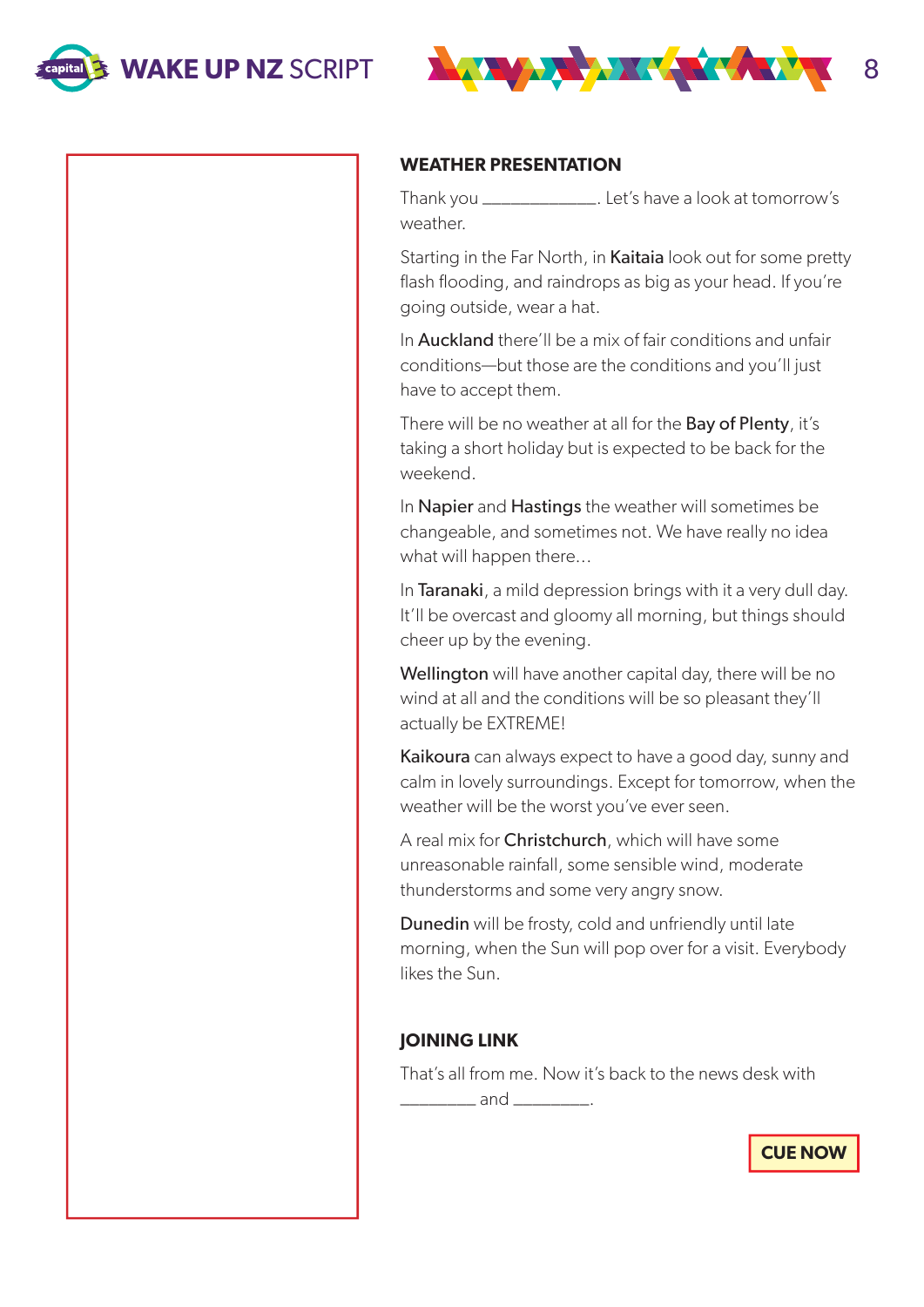



### **JOINING LINK: Presenters 1 and 2**

Thanks \_\_\_\_\_\_\_\_\_\_. Finally, it's time for Two Minutes With \_\_\_\_\_\_\_, who today is talking to a person who has just become an unusual World Champion…

**CUE NOW**

| <b>TWO MINUTES WITH</b>                                                                                                                                          |                                                                                                          |  |
|------------------------------------------------------------------------------------------------------------------------------------------------------------------|----------------------------------------------------------------------------------------------------------|--|
| Hello everybody, and welcome to Two Minutes with me,<br><u>__</u> _______. Joining me today is ________, who has just been<br>crowned the World's Greatest Liar. |                                                                                                          |  |
| Q1                                                                                                                                                               | So hello ___________. What's the most outrageous lie<br>you've ever told?                                |  |
| Q2                                                                                                                                                               | Do you lie all the time or is it just when you're<br>competing?                                          |  |
| Q3                                                                                                                                                               | Are you lying to me right now? How can anyone trust a<br>thing you say if you are a World Champion Liar? |  |
| Q4                                                                                                                                                               | Your own question(s) here                                                                                |  |
| <b>Reporter:</b> Well, thanks for joining me. I'm ________, back<br>to you at the News desk ___________ and ___                                                  |                                                                                                          |  |
|                                                                                                                                                                  |                                                                                                          |  |